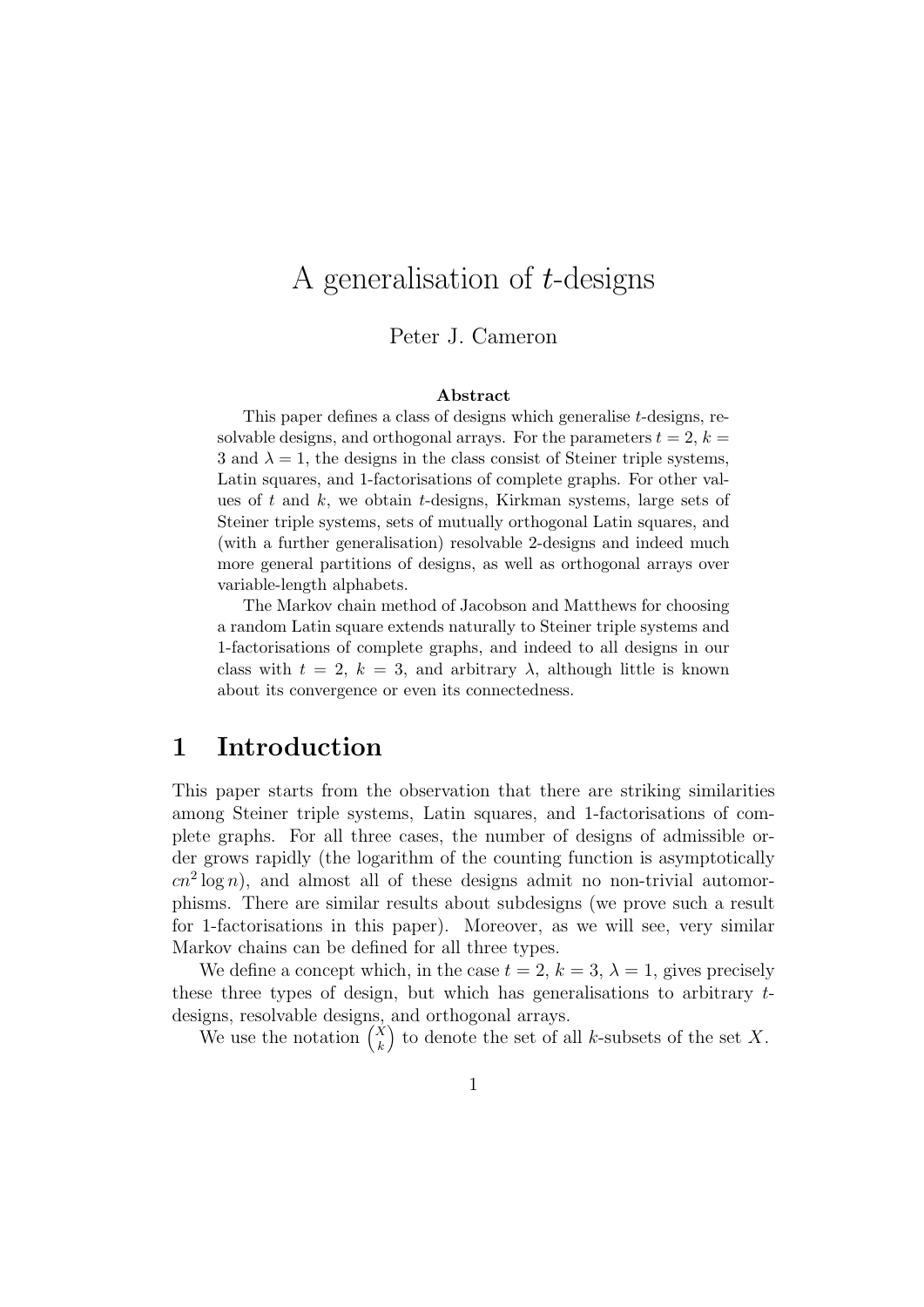## 2 Definition and basic properties

Let  $t, k, \lambda$  be given positive integers with  $\lambda > 0$  and  $k > t > 0$  Let  $\mathbf{k} =$  $(k_1, \ldots, k_m)$  be a composition of k (that is, a tuple of positive integers with sum k), and let  $\mathbf{v} = (v_1, \dots, v_m)$ , where  $v_i \geq k_i$  for all i. Then we define a  $t$ -(**v**, **k**,  $\lambda$ ) design to consist of an m-tuple  $\mathbf{X} = (X_1, \ldots, X_m)$  of pairwise disjoint sets with  $|X_i| = v_i$  for  $i = 1, ..., m$ , and a set

$$
\mathcal{B} \subseteq \binom{X_1}{k_1} \times \cdots \times \binom{X_m}{k_m}
$$

with the following property:

if  $\mathbf{t} = (t_1, \ldots, t_m)$  is a t-tuple of integers with sum t satisfying  $0 \leq t_i \leq k_i$  for  $i = 1, \ldots, m$ , then for any choice  $\mathbf{T} = (T_1, \ldots, T_m)$ with  $T_i \in \binom{X_i}{t_i}$  $t_i$ for  $i = 1, \ldots, m$ , there are precisely  $\lambda$  members  $\mathbf{K} = (K_1, \ldots, K_m) \in \mathcal{B}$  for which  $T_i \subseteq K_i$  for  $i = 1, \ldots, m$ .

The *order* of the design is the *m*-tuple **v**.

Note that, in the case when  $\mathbf{k} = (k)$ ,  $\mathbf{v} = (v)$ , this is precisely the definition of a  $t-(v, k, \lambda)$  design.

There are some necessary conditions on the order which must be satisfied in order for a design to exist.

**Proposition 1** Suppose that a t-(**v**, **k**,  $\lambda$ ) design  $\mathcal{B}$  exists with  $\mathbf{k} = (k_1, \ldots, k_m)$ and order  $\mathbf{v} = (v_1, \ldots, v_m)$ , with  $|\mathcal{B}| = b$ . Then, for any m-tuple  $\mathbf{t} =$  $(t_1, \ldots, t_m)$  summing to t with  $0 \le t_i \le k_i$  for  $i = 1, \ldots, m$ , we have

$$
b\prod_{i=1}^m {k_i \choose t_i} = \lambda \prod_{i=1}^m {v_i \choose t_i}.
$$

The proof is straightforward counting.

This theorem gives necessary conditions for the existence of a design. As well as divisibility conditions (as we expect from the case of t-designs), sometimes it follows directly from the parameters that no non-trivial designs can exist.

Here is an example. Let  $t = 2$ ,  $k = 4$ ,  $k = (2, 2)$ , and  $\mathbf{v} = (v_1, v_2)$ . Then we have

$$
4b = \lambda v_1 v_2,
$$
  
\n
$$
b = \lambda \binom{v_1}{2} = \lambda \binom{v_2}{2}
$$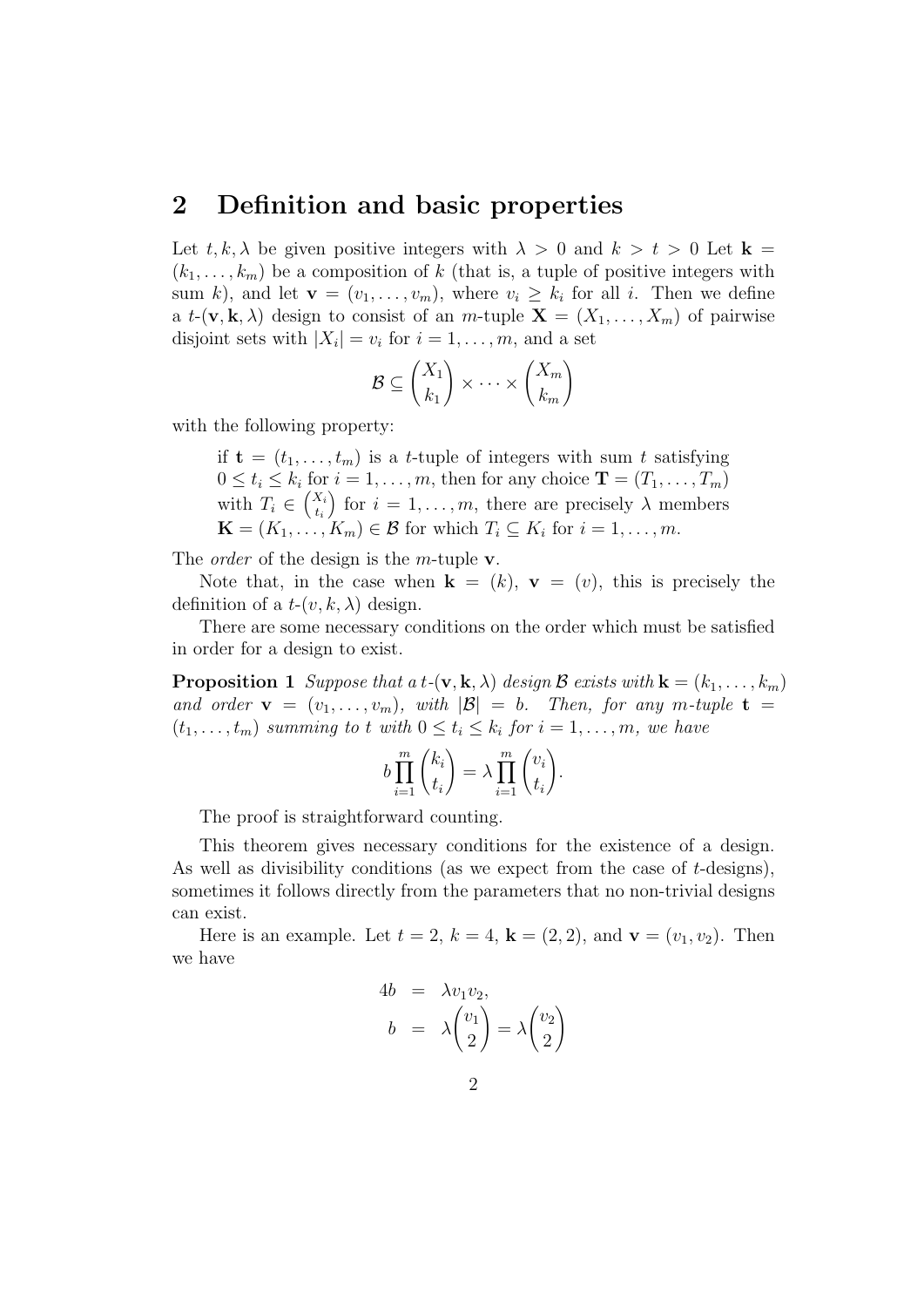giving equations  $v_1 = v_2$ ,  $v_1 = 2(v_2 - 1)$ ,  $v_2 = 2(v_1 - 1)$ , solvable only in the trivial case  $v_1 = v_2 = 2$ .

In fact, it is straightforward to check that, for  $t = 2$  and  $k = 4$ , the only partitions **k** allowing non-trivial designs are  $(4)$ ,  $(1, 1, 1, 1)$ , and  $(3, 1)$ . It seems that this phenomenon occurs for  $1 < t < k - 1$ , but not for  $t = 1$  or  $t = k - 1$  (see below).

**Proposition 2** Suppose that a t-(**v**, **k**,  $\lambda$ ) design exists with  $\mathbf{k} = (k_1, \ldots, k_m)$ and order  $\mathbf{v} = (v_1, \ldots, v_m)$ . Suppose that the t-tuple  $\mathbf{t} = (t_1, \ldots, t_m)$  has sum t and satisfies  $0 \le t_i \le k_i$  for  $i = 1, \ldots, m$ . Suppose also that, for fixed  $p \ne q$ , we have  $t_p > 0$  and  $t_q < k_i$ . Then

$$
(k_p - t_p + 1)(v_q - t_q) = (k_q - t_q)(v_p - t_p + 1).
$$

**Proof** Put  $t'_p = t_p - 1$ ,  $t'_q = t_q + 1$ , and  $t'_i = t_i$  for  $i \neq p, q$ . The numbers  $t'_1, \ldots, t'_m$  also sum to t and satisfy  $0 \le t'_i \le k_i$  for all i. So we can apply the previous proposition to obtain two expressions for b. Equating them gives the result.

**Corollary 3** A necessary condition for the existence of a 1- $(v, k, \lambda)$  design is that  $v_i/k_i$  is constant for  $i = 1, \ldots, m$ . Moreover, if  $v_i = rk_i$  for  $1 \le i \le m$ , for a fixed integer r, then such a design exists.

**Proof** The only way of applying the proposition is with  $t_p = 1$  and  $t_q = 0$ , when it gives  $k_p v_q = v_p k_q$ , giving the result.

Now if  $v_i = rk_i$  for all i, choose a partition of  $X_i$  into r sets of size  $k_i$ , say  $(Y_{i1},\ldots,Y_{ir})$ , for each *i*; let

$$
\mathcal{B} = \{ (Y_{1j}, \ldots, Y_{mj}) : j = 1, \ldots, m \}.
$$

It is easily verified that this is a 1-(**v**, **k**, 1) design. Repeating the "blocks"  $\lambda$ times gives the general case.

**Corollary 4** Suppose that a  $t$ - $(\mathbf{v}, \mathbf{k}, \lambda)$  design exists with  $k = t + 1$ . Then  $v_i - k_i$  is constant for  $i = 1, \ldots, m$ .

**Proof** Apply the proposition with  $t_p = k_p$  and  $t_q = k_q - 1$ .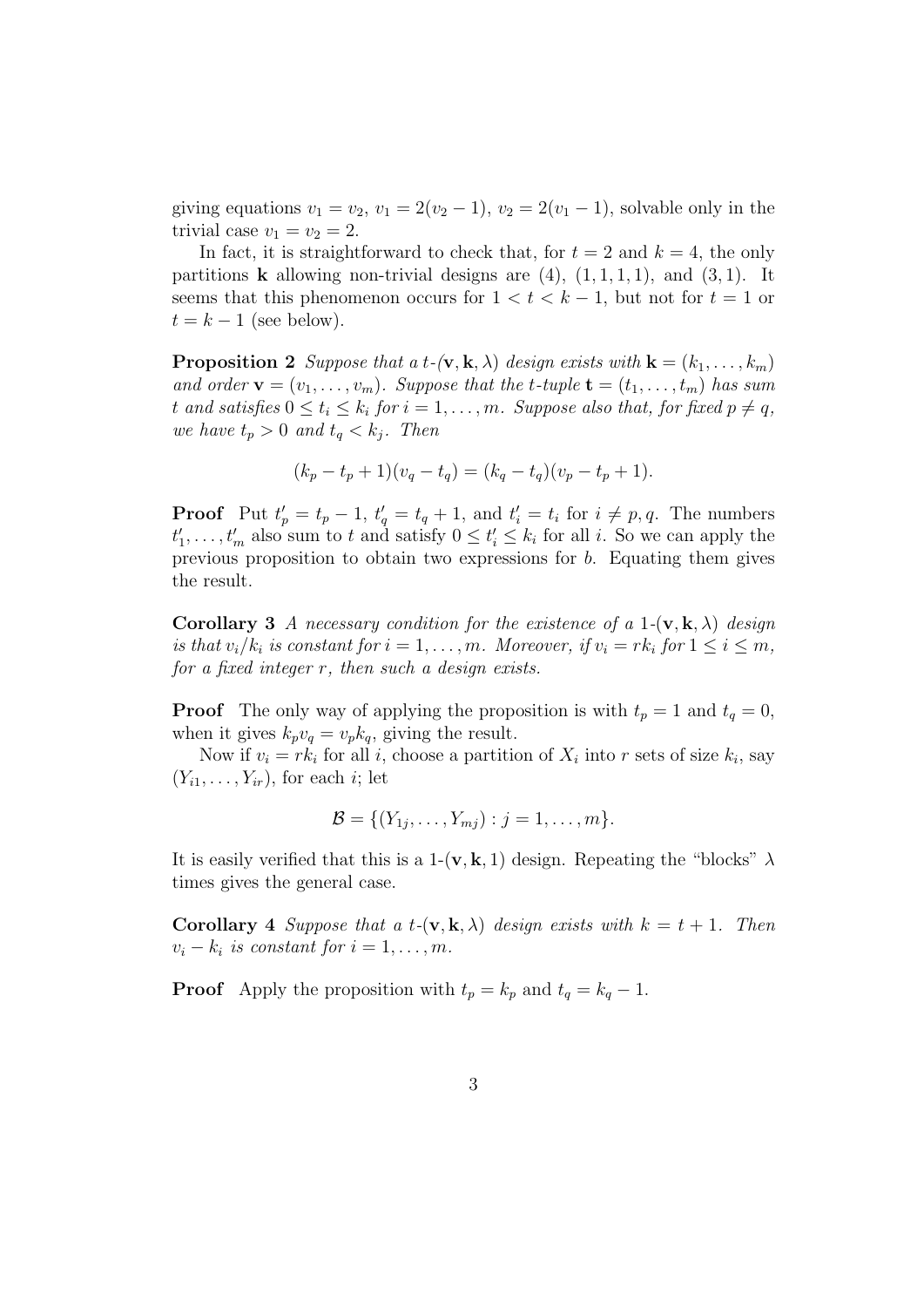### 3 Small  $k$  and  $t$

As we have seen, the case  $t = 1$  is uninteresting. We consider the next few cases.

### 3.1 The case  $t = 2, k = 3$

In this case we obtain precisely our motivating examples.

**Case k** = (3) We have a collection of 3-subsets of  $X = X_1$  such that any two points of X lie in exactly  $\lambda$  of them; that is, a 2- $(v, 3, \lambda)$  design, where  $v = |X|$ . For  $\lambda = 1$ , this is a Steiner triple system.

**Case k** =  $(1, 1, 1)$  We have a collection **B** of elements of  $X_1 \times X_2 \times X_3$ such that, if we pick any two of the three sets  $X_1, X_2, X_3$  and an element from each set, there are exactly  $\lambda$  elements of  $\beta$  having those entries in the appropriate positions; an orthogonal array of strength 2 and degree 3. For  $\lambda = 1$ , this is equivalent to a Latin square, where  $X_1, X_2, X_3$  are the sets of rows, columns, entries.

**Case k** =  $(2, 1)$  In the case  $\lambda = 1$ , this is equivalent to a 1-factorisation of the complete graph on  $X_1$ , with  $X_2$  a set indexing the 1-factors. An element of  $\beta$  consists of an edge and the index of the 1-factor containing it. Two distinct points of  $X_1$  are together in a unique 1-factor, and given any point and any 1-factor, there is a unique pair in the 1-factor containing the point. (For arbitrary  $\lambda$ , we have a  $\lambda$ -factorisation of the complete multigraph with edge-multiplicity  $\lambda$ ; that is, each factor is a (multi)graph with degree  $\lambda$ .)

## **3.2** The case  $t = 2, k = 4$

We saw earlier that there are no non-trivial designs when  $\mathbf{k} = (2, 2)$ , and the same is true for  $\mathbf{k} = (2, 1, 1)$ . For simplicity we take  $\lambda = 1$ .

**Case k** = (4) Here we have Steiner systems  $S(2, 4, v)$ .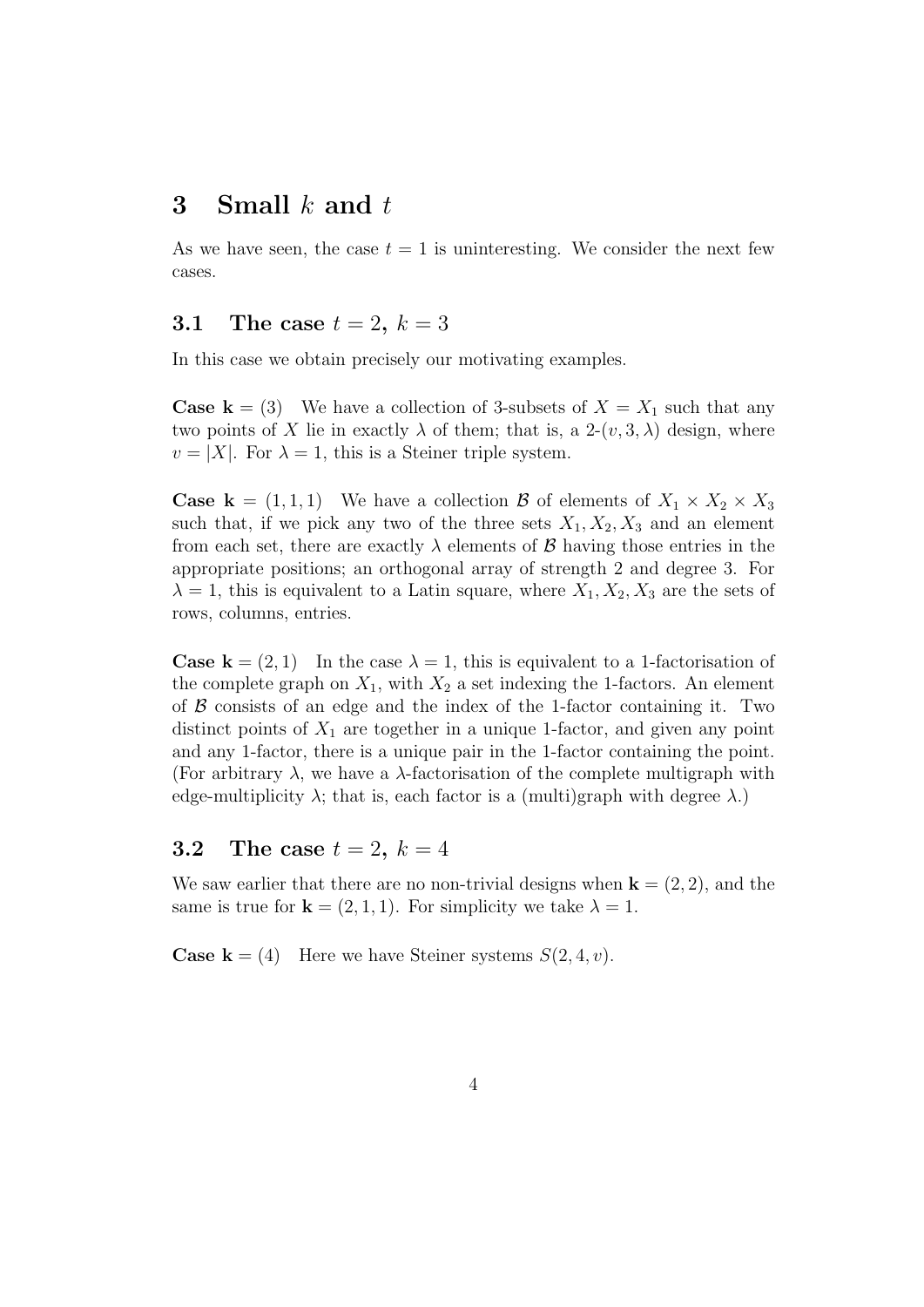**Case k** =  $(3, 1)$  We have  $v_2 = (v_1 - 1)/2$ . A block consists of a 3-subset of  $X_1$  together with a point of  $X_2$  which we can regard as a label. The 3-sets which arise form a Steiner triple system, and the 3-sets labelled by a fixed element of  $X_2$  form a 1-factor. So the design is a Kirkman system, a resolved Steiner triple system (a Steiner triple system with a specified resolution).

**Case k** =  $(1,1,1,1)$  We have  $v_1 = v_2 = v_3 = v_4$ , and **B** is an orthogonal array of strength 2 and degree 4, equivalent to a pair of orthogonal Latin squares.

### **3.3** The case  $t = 3, k = 4$

Again we assume that  $\lambda = 1$  for simplicity.

**Case k** = (4) Here we have Steiner quadruple systems  $S(3, 4, v)$ .

**Case k** = (3, 1) We have  $v_2 = v_1 - 2$ . A block consists of three points of  $X_1$  labelled by a point of  $X_2$ . Each 3-subset of  $X_1$  occurs exactly once, and the points with a given label form a Steiner triple system. So the design is a *large set* of Steiner triple systems, a partition of  $\binom{X_1}{3}$ 3 ) into Steiner triple systems. Such sets exist for all admissible orders greater than 7.

**Case k** =  $(2, 2)$  Now  $X_1 = X_2$ . A design of this type is described by a function f from  $\binom{X_1}{2}$ 2 ) to the set of 1-factors on  $X_2$ , and a function g from  $\big(X_2\big)$ 2 ) to the set of 1-factors on  $X_1$ , such that, if  $P_i$  is a 2-subset of  $X_i$  for  $i = 1, 2$ , then  $P_2 \in f(P_1)$  if and only if  $P_1 \in g(P_2)$ . Here are three entirely different types of example.

- Take two 1-factorisations on  $X_1$  and  $X_2$ , two sets of the same size v, with a bijection between the 1-factors. Now  $(P_1, P_2)$  is a block if  $P_i$ is a 2-subset of  $X_i$  for  $i = 1, 2$  and the 1-factors containing  $P_1$  and  $P_2$ correspond.
- Suppose that there exists a Steiner quadruple system  $S(3, 4, 2v)$  containing a subsystem  $S(3, 4, v)$ . (This requires  $v \equiv 2$  or 4 mod 6.) The complement of such a subsystem is also a subsystem. Now let  $X_1$  and  $X_2$  be the subsystem and its complement. Let  $\beta$  consist of all pairs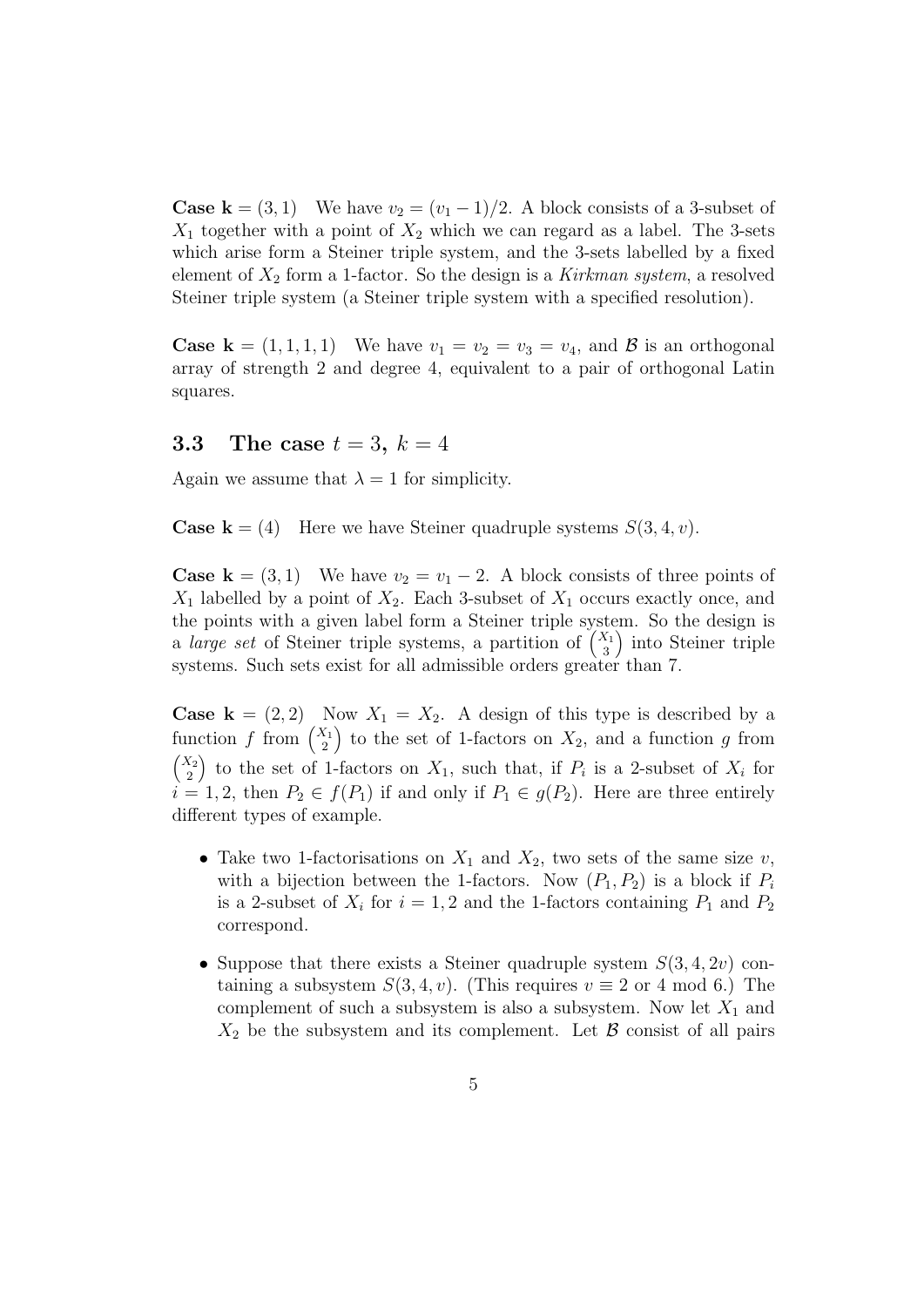$(P_1, P_2)$  for which  $P_i$  is a 2-element subset of  $X_i$  such that  $P_1 \cup P_2$  is a block of the SQS.

- A special case of both the above is obtained by taking  $X_1$  and  $X_2$  to be the same elementary abelian group of order  $2<sup>d</sup>$  for some d, and letting **B** consist of all pairs  $({x_1, y_1}, {x_2, y_2})$  for which  $x_1 + y_1 = x_2 + y_2 \neq 0$ .
- The remarkable outer automorphism of  $S_6$  gives another example. Let  $X_1$  be a set of six points, and  $X_2$  the set of six 1-factorisations of the complete graph on X. Then B consists of pairs  $(P_1, P_2)$ , where the 2-set  $P_1$  belongs to the unique 1-factor common to the two 1-factorisations in  $P_2$ .

**Case k** =  $(2, 1, 1)$  Here is a family of examples. (There are others.) Take a 1-factorisation on a set of size v, with factors  $f_1, \ldots, f_{v-1}$ , and a Latin square L of order  $v - 1$ . Now the blocks have the form  $({x, y}, i, j)$ , where  $\{x, y\} \in f_k$  and the  $(i, j)$  entry of L is k.

**Case k** =  $(1, 1, 1, 1)$  The design is an orthogonal array of strength 3 and index 4, equivalent to a Latin cube. Lots of these exist. For example, take two Latin squares of order v with the same symbol set, say  $L_1$  and  $L_2$ , and consider all quadruples  $(i, j, k, l)$  such that  $(L_1)_{ii} = (L_2)_{kl}$ . Alternatively, take a group G of order v and consider all quadruples  $(i, j, k, l)$  for which  $g_i g_j g_k g_l = 1.$ 

## 4 Triple systems

As explained, the three types of design with  $t = 2$ ,  $k = 3$ , and  $\lambda = 1$  have many common features. Often a theorem which has been proved for one class can be extended to the others. We can also ask whether such results can be extended to other values of t, k and  $\lambda$ .

We give here a brief survey of some examples. Recall that  $k = (3)$ for Steiner triple systems,  $(2, 1)$  for 1-factorisations, and  $(1, 1, 1)$  for Latin squares. The natural number n is *admissible* in the first case if  $n \equiv 1$  or 3 (mod 6); in the second if n is even; and in the third, every natural number is admissible.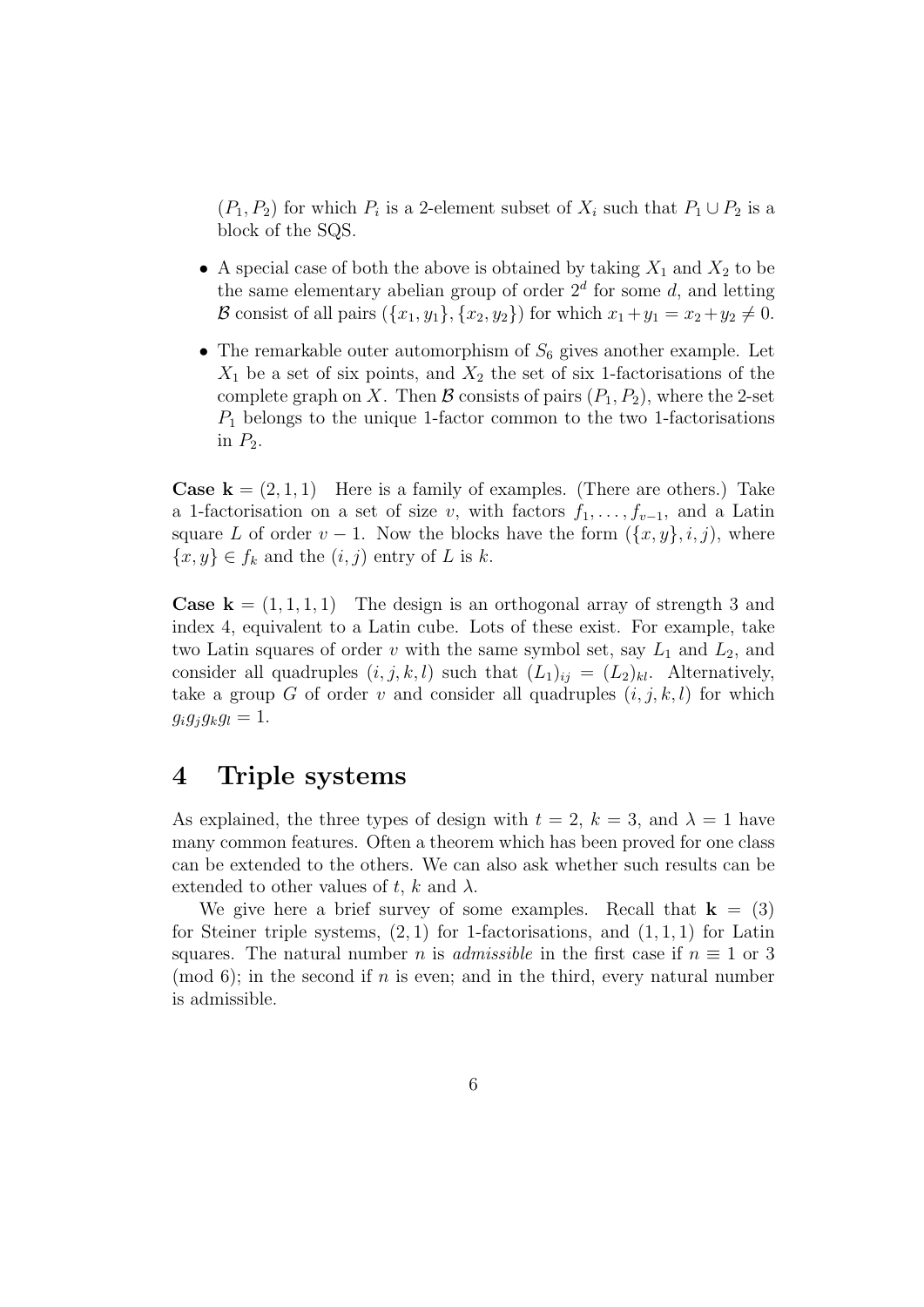The number of designs of admissible order  $n$ . In each case, the number  $F(n)$  satisfies  $\log F(n) \sim cn^2 \log n$ . We have  $c = \frac{1}{6}$  $\frac{1}{6}, \frac{1}{2}$  $\frac{1}{2}$  and 1 respectively in the three cases. The proofs are based on the van der Waerden permanent conjecture. More accurate estimates are known in the first and third case (see [14, 17]).

Almost all have trivial automorphism group. This was proved for  $k = (3)$  by Babai [1], and in the other two cases by the author (unpublished) at about the same time; a proof is to be published soon [15].

Block-transitive designs. The Steiner triple systems which have blocktransitive automorphism groups are known: they are projective spaces over  $GF(2)$ , affine spaces over  $GF(3)$  and Netto systems (Clapham [7]). Such a characterisation is not known in the other cases, and it is unlikely that one will be found. For example, the Cayley table of any group is a Latin square with block-transitive automorphism group.

However, if one imposes a stronger condition, a uniform classification is known. The number of possible relations between two blocks is  $m+2$ , where m is the number of sets  $X_i$ : they may be equal, they may intersect in a point of  $X_i$  for  $i = 1, \ldots, n$ , or they may be disjoint. (This assumes that the order is large enough that disjoint blocks exist.) Now designs whose automorphism group has just  $m + 2$  orbits on pairs of blocks are all known:

- for Steiner triple systems, we have just projective spaces over  $GF(2)$ and the affine plane of order 3 with 9 points (Higman [10]);
- for 1-factorisations, we have affine spaces over  $GF(2)$  and a unique example on 6 points (this is unpublished as far as I know, but is an exercise for the reader);
- for Latin squares, we have the Cayley tables for elementary abelian 2-groups and the cyclic group of order 3 (Bailey [2]).

All the proofs are "elementary" (not relying on the Classification of Finite Simple Groups).

**Embeddings of designs.** A design of admissible order  $n$  is embeddable in designs of all admissible orders at least  $f(n)$ , where  $f(n) = 2n + 1$ ,  $2n$ ,  $2n$ in the three cases respectively. This is easy for Latin squares. For suppose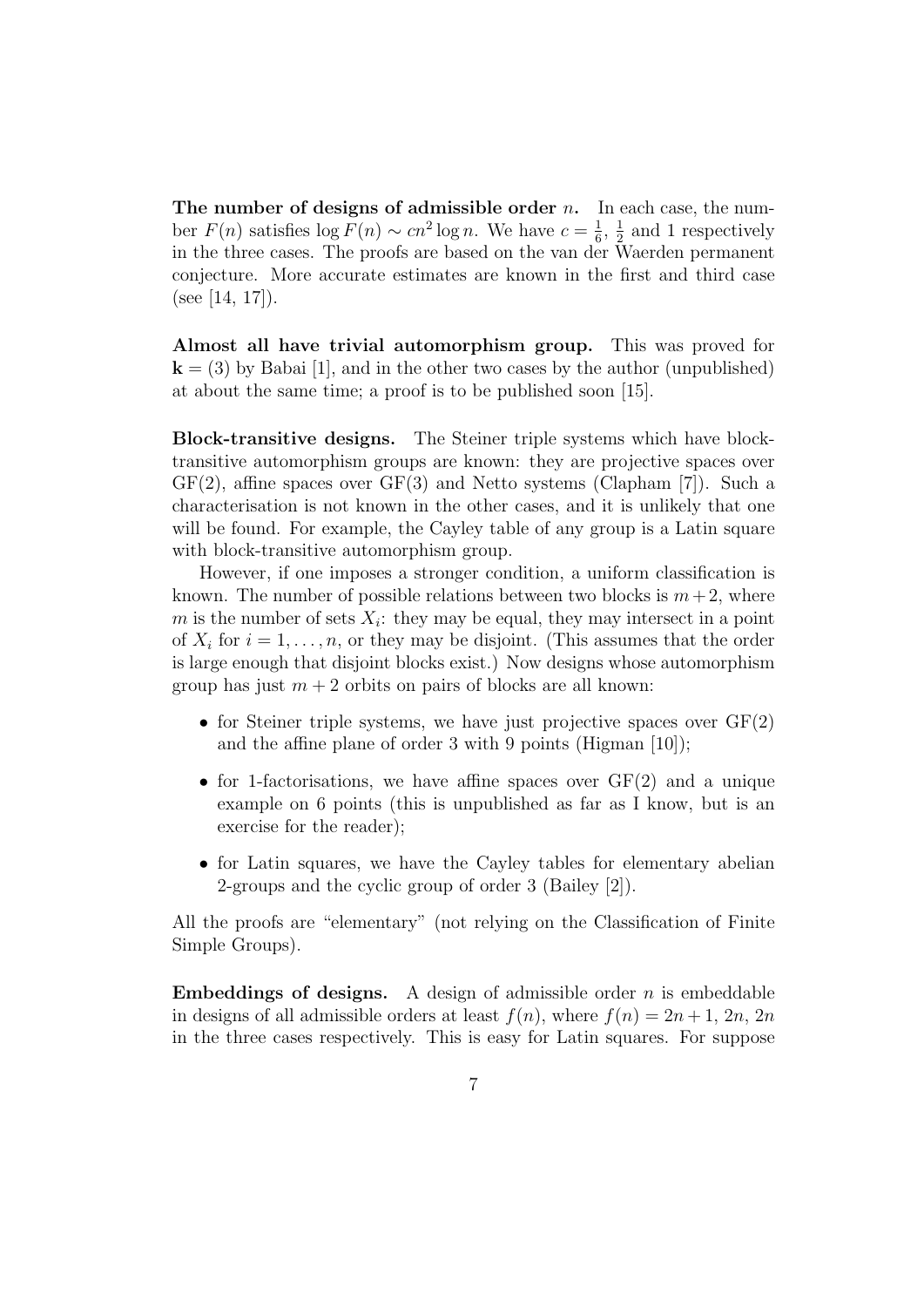that  $m \geq 2n$ . Extend the Latin square of order n to a  $n \times m$  Latin rectangle using  $m-n$  new symbols; then extend this Latin rectangle to a Latin square. For Steiner triple systems it is a result of Doyen and Wilson [8]. I do not know a proof in the literature for 1-factorisations (this is mentioned as an open problem in [4]), so one is given below.

**Embeddings of partial designs.** A partial design of order  $n$  is embeddable in designs of all admissible orders at least  $f(n)$ , with the same function f as in the last paragraph. This is a theorem of Ryser  $[13]$  for Latin squares, and of Bryant and Horsley [3] for Steiner triple systems. I do not know of a proof for 1-factorisations: this is an open problem. Of course, one has to be more careful about what constitutes a partial design in this case; we assume that  $|X_1| = n$  and  $|X_2| = n-1$ , and that  $\beta$  is a set of triples each containing two elements of  $X_1$  and one of  $X_2$ , so that any two points of  $X_1$ , or any 2-set containing one point from each of  $X_1$  and  $X_2$ , is contained in at most one block.

Embedding partial designs so that automorphisms extend. There is a function  $f(n)$ , growing exponentially with n, such that a partial Steiner triple system  $P$  of order  $n$  is embeddable in a Steiner triple system  $S$  of every admissible order at least  $f(n)$  such that all automorphisms of P are induced by automorphisms of  $S$  (Cameron [6]). Such a result is not known in the other two cases but is presumably not too difficult.

Every group is the automorphism group of a design. This is a result of Mendelsohn [12] for Steiner triple systems, and can be transferred to the other classes.

A Markov chain whose limiting distribution should be uniform. This is due to Jacobson and Matthews [11] for Latin squares. A generalisation to all types, and arbitrary values of  $\lambda$ , is proposed in this paper. Unfortunately, it is not known whether the Markov chain is connected in the other cases; if it is, then its limiting distribution will be uniform. This is another open problem.

Resolutions. A resolution class and a resolution are just the usual concepts for a Steiner triple system. In the case of a Latin square, a resolution class is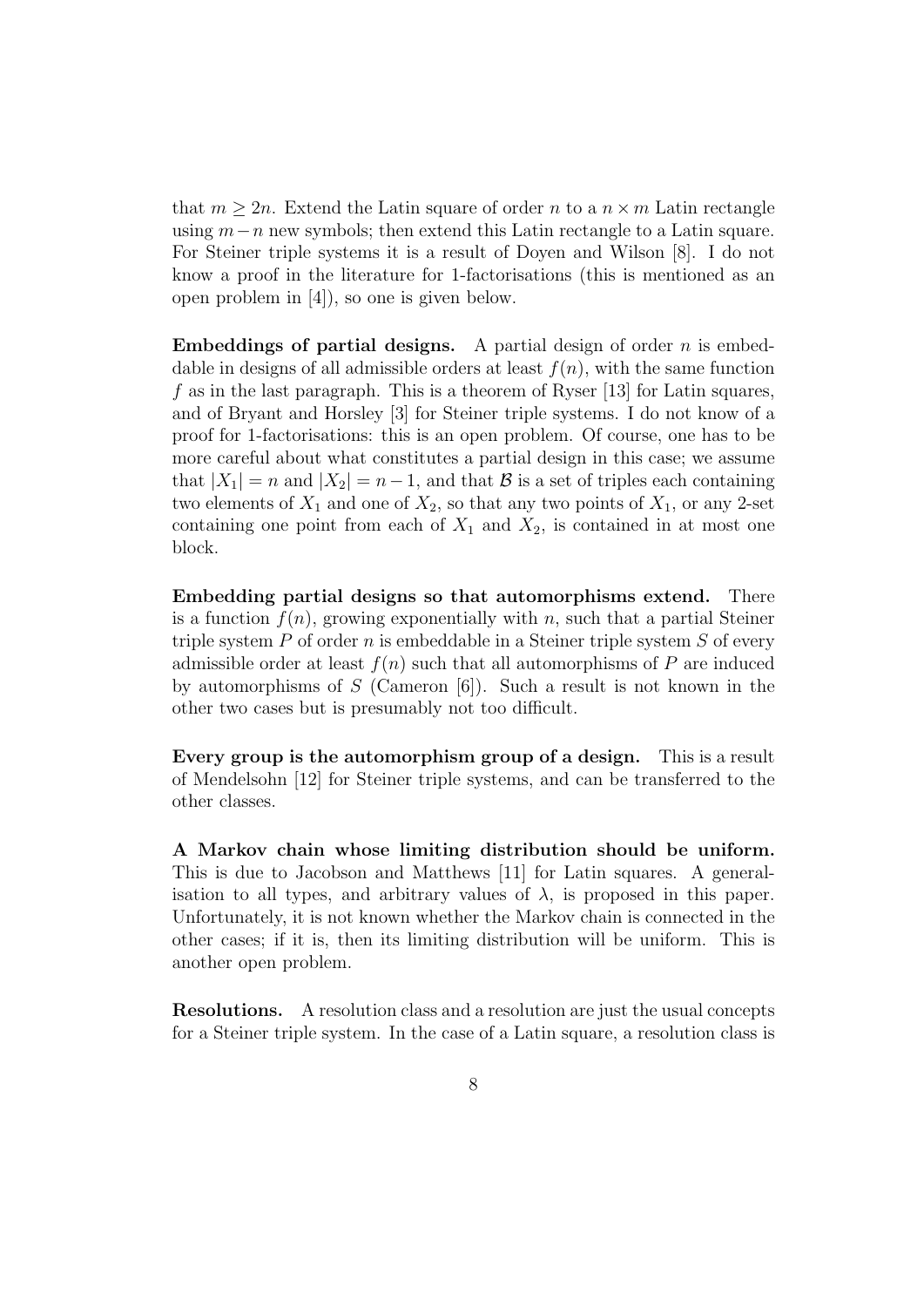a transversal (a set of v cells with one in each row, one in each column, and one carrying each symbol), while a resolution is a Latin square orthogonal to the given square.

This pattern does not complete: for  $t = 2$ ,  $\mathbf{k} = (2, 1)$  and  $\lambda = 1$ , only the trivial design has a resolution class. For each block contains two elements of  $X_1$  and one of  $X_2$ , where  $|X_1| = v$  and  $|X_2| = v - 1$ ; so the existence of a resolution class would imply that  $2(v-1) = v$ , whence  $v = 2$ .

### 4.1 Subdesigns

**Proposition 5** Suppose that m and n are even and  $n > m$ . Then there exists a 1-factorisation of order n with a subdesign of order m if and only if  $n \geq 2m$ .

**Proof** The necessity of evenness of m and n is clear; for the inequality, suppose that a set X of size  $m$  in a 1-factorisation of order  $n$  carries a subdesign. Choose a point  $y \notin X$ . Then the edges  $\{x, y\}$ , for  $x \in X$ , all lie in distinct 1-factors not appearing within X; so  $m + (m - 1) \leq n - 1$ .

For the sufficiency, we simplify notation by putting  $n = 2a$  and  $m = 2b$ . Put  $a = b + r = 2b + t$ ; then  $r \ge b$ , so  $t = r - b \ge 0$ .

What we need for this construction is a complementary pair  $G_1$  and  $G_2$ of graphs on a set  $Y$  of  $2r$  vertices, such that

- $G_2$  has degree  $2b-1$  and has a 1-factorisation,
- $G_1$  has degree 2t and its edge-set can be partitioned into 2r partial 1-factors  $f_0, \ldots, f_{2r-1}$  each of size t,
- the set  $X_i$  of vertices not on edges of  $f_i$  can be written as  $y_{i,0}, \ldots, y_{i,2b-1}$ such that, for fixed  $j \in \{0, \ldots, 2b-1\}$ , each vertex in Y occurs as  $y_{i,j}$ for a unique value of i.

Given such a structure, the construction is as follows. Given any 1-factorisation on a set  $X = \{x_0, \ldots, x_{2b-1}\}\$  of size 2b, with factors  $e_1, \ldots, e_{2b-1}$ , we take the following 1-factors on  $X \cup Y$ :

- $e_i \cup g_i$  for  $1 \leq i \leq 2b-1$ , where  $g_i$  is the *i*th factor of the graph  $G_2$ ;
- for  $0 \leq i \leq 2r 1$ , the set  $f_i$  together with the edges  $\{x_j, y_{i,j}\}$  for  $j \in \{0, \ldots, 2b - 1\}.$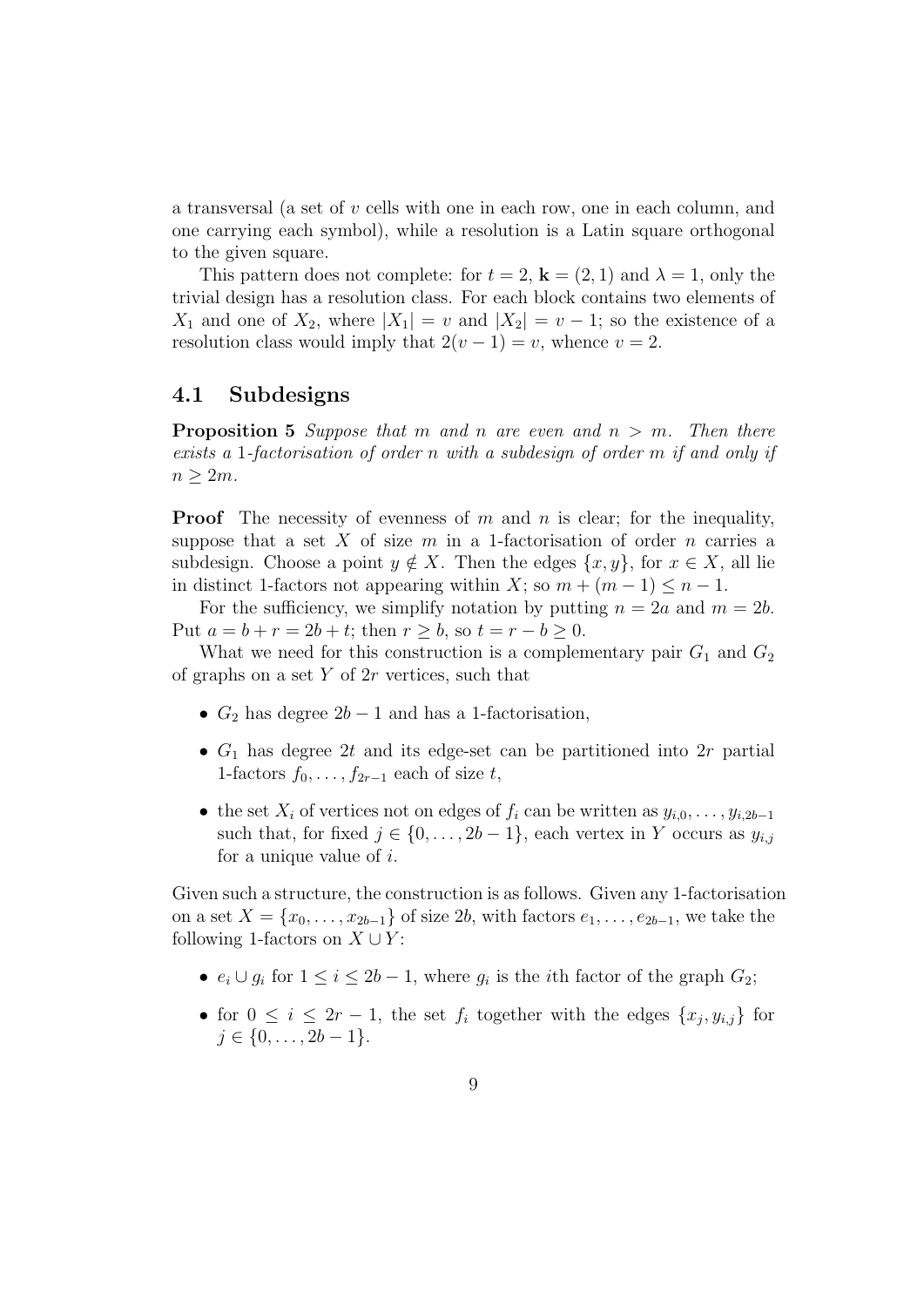This is clearly a 1-factorisation on  $n = 2b + 2r$  vertices containing the given 1-factorisation on  $m = 2b$  vertices.

We construct the required structure using a special row-complete Latin square of order  $2r$  called a *Williams square* [16]. A Latin square is rowcomplete if each ordered pair of distinct symbols occurs exactly once in adjacent positions in a row of the square. The Williams square has symbol set and index sets of rows and columns as  $\{0, \ldots, 2r-1\}$ ; the 0th row is

$$
(0, 1, 2r-1, 2, 2r-2, \ldots, r),
$$

and the *i*th row is obtained by adding *i* mod 2*r*. Let  $L = (l_{i,j})$  denote this square.

Now we separate two cases. Suppose first that  $2t \leq r$ , that is,  $n \leq 3m$ . We partition the edges of the complete graph  $K_{2r}$  on the vertex set  $Y =$  $\{y_i : i \in \{0, \ldots, 2r-1\}$  into two subgraphs  $G_1$  and  $G_2$  as follows. The first graph  $G_1$  has  $2rt$  edges, indexed by  $\{l_{i,2b+2j}, l_{i,2b+2j+1}\}$  for  $i = 0, ..., 2r - 1$ and  $j = 0, 1, \ldots, t-1$ . (That is, we take the last t consecutive pairs in each row.) By construction,  $l_{i,2b+2j+1} - l_{i,2b+2j} = 2b + 2j + 1$ ; since we are in the case where  $t < b$ , this difference is in the interval  $(r, 2r)$ , and so its negative does not occur. Thus all the edges are distinct. Moreover, by the properties of a Latin square,  $G_1$  is a regular graph of degree 2t.

We have to show that the complementary graph  $G_2$  has a 1-factorisation. Partition its vertex set into two parts  $A$  and  $B$ , each of size  $r$ , according to the parity of the index. Since all edges of  $G_1$  join edges of opposite parity,  $G_2$ consists of coomplete graphs on  $A$  and  $B$  together with a regular bipartite graph between these sets. Choose a 1-factorisation of the latter.

If  $r$  is even, we can take a 1-factorisation of each of the complete graphs and match up the 1-factors; the unions of pairs of 1-factors provide the remaining 1-factors of  $G_2$ .

If r is odd, take two dummy vertices  $\alpha$  and  $\beta$ , and construct 1-factorisations of the complete graphs on  $A \cup \{\alpha\}$  and  $B \cup \{\beta\}$ . Pick a 1-factor F between A and B. Now, for each edge  $\{a, b\}$  of F, match the 1-factors containing  ${a, \alpha}$  and  ${b, \beta}$ , delete these two edges and add the edge  ${a, b}$  instead. The resulting 1-factors, together with the 1-factors other than  $F$  between  $A$ and  $B$ , form the required 1-factorisation of  $G_2$ .

In the other case, where  $2t > r$ , we proceed differently. The edges of  $G_1$ are  $\{l_{i,2j-1}, l_{i,2j}\}$  for  $1 \leq j \leq \lfloor r/2 \rfloor$ , together with edges  $\{l_{i,2b+2j}, l_{i,2b+2j+1}\}$ for  $0 \leq i \leq t - |r/2|$ . In other words, we take the first  $|r/2|$  pairs in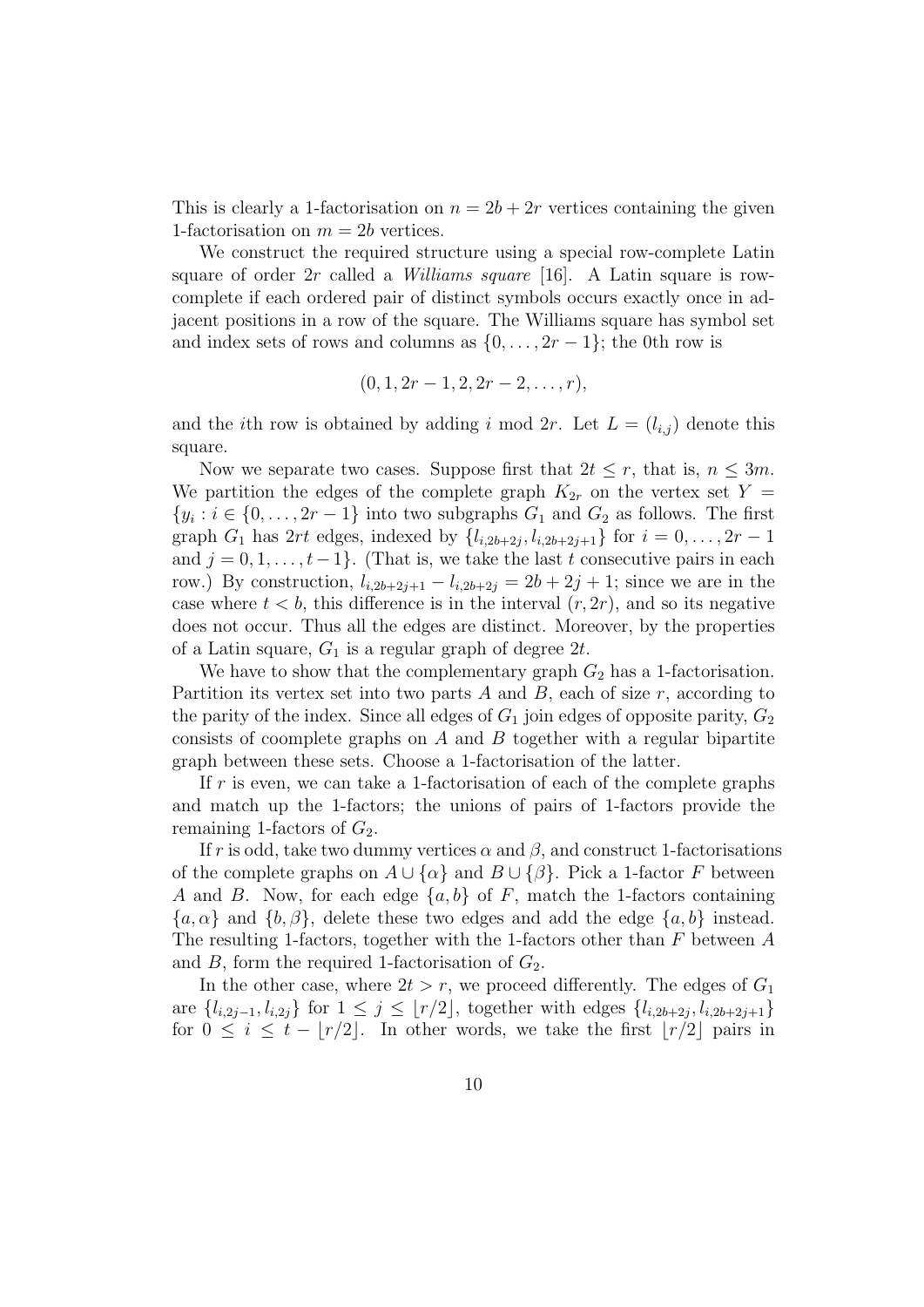each row (skipping the first element), and then some pairs from the end of the row. Again, the partial 1-factors are given by fixing the value of  $i$ . The edges of the first type have even differences and those of the second type have odd differences, so there is no overlap. Now  $G_1$  consists of all the edges joining vertices of the same parity (if  $r$  is odd) or all except those joining antipodal points (if r is even), together with a regular subgraph of the complete bipartite graph between these two sets. So  $G_2$  is regular bipartite, together with (in the case where  $r$  is even) one further 1-factor consisting of antipodal pairs; so  $G_2$  has a 1-factorisation.

## 5 Markov chains for  $t = 2$  and  $k = 3$

We now present a Markov chain method of choosing a random  $2-(\mathbf{v}, \mathbf{k}, \lambda)$ design in the case when  $k = 3$ . This is a straightforward generalisation of the method given by Jacobson and Matthews [11] for Latin squares. Unfortunately, we cannot even prove that it is connected in general; if it is, then the limiting distribution is uniform. Note that other methods have been proposed in special cases (for example, hill-climbing for Steiner triple systems [9]); the present method has the theoretical advantage that (modulo the conjecture about connectedness) its limiting distribution is known to be uniform.

We denote by  $[x, y, z]$  a triple of the appropriate form: for  $\mathbf{k} = (1, 1, 1)$ , this is an ordered triple from  $X_1 \times X_2 \times X_3$ ; for  $\mathbf{k} = (3)$ , a 3-element subset of  $X_1$  (so the triple is unordered); and for  $\mathbf{k} = (2, 1)$ , it has the form  $(\{x, y\}, z)$ where  $\{x, y\}$  is a 2-element subset of  $X_1$  and  $z \in X_2$ . Let  $X^{[3]}$  denote the set of all such triples. By  $\lambda X^{[3]}$  we mean the multiset in which each triple occurs with multiplicity  $\lambda$ .

Now a  $t-(\mathbf{v}, \mathbf{k}, \lambda)$  design can be regarded either as a multiset B of elements of  $X^{[3]}$ , or as a function f from  $X^{[3]}$  to the non-negative integers such that

$$
\sum_{z} f([x, y, z]) = \lambda
$$

and similar equations for sums over  $x$  and  $y$ , where the summation variables range over the appropriate sets. Let  $P$  be the set of such functions, which we call proper.

An *improper* function is defined to be a function on  $X^{[3]}$ , satisfying the same summation conditions as above, and taking non-negative integer values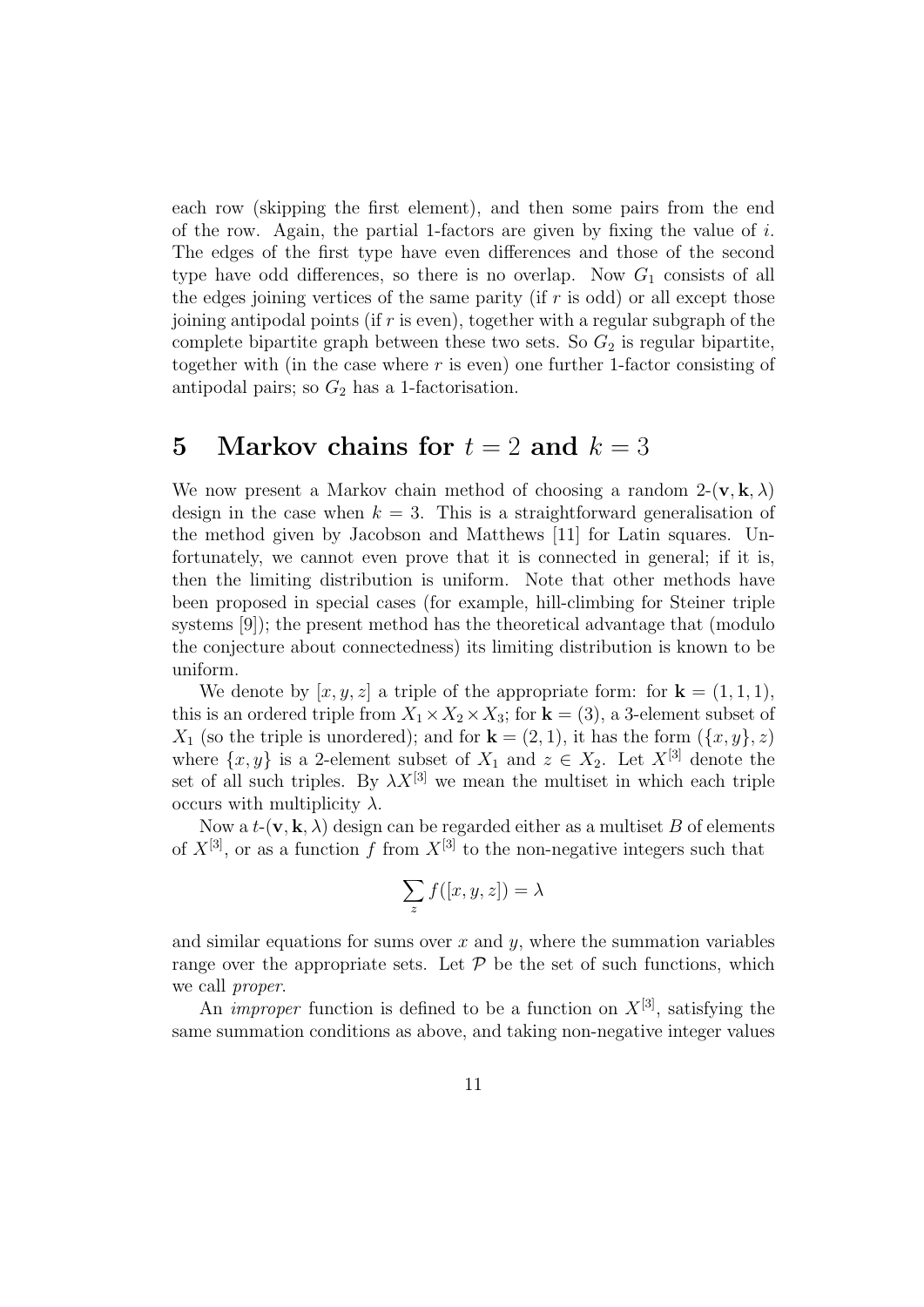except for the value  $-1$  which is taken just once. Let  $\mathcal I$  denote the set of all improper functions.

The basic Markov chain has state space  $\mathcal{P} \cup \mathcal{I}$ . It is defined as follows. Let f be a function in  $\mathcal{P} \cup \mathcal{I}$ .

1. Suppose that  $f \in \mathcal{P}$ . Choose a triple  $[x, y, z]$  randomly and uniformly from  $\lambda X^{3} \setminus B$ . (This means that the probability of choosing a given triple is proportional to  $\lambda - f([x, y, z])$ . Go to Step 3.

Note that the cardinality (which we will denote by N) of  $\lambda X^{[3]} \setminus B$  is determined by the type and parameters: it is

$$
N = \begin{cases} \lambda n^2(n-1) & \text{if } \mathbf{k} = (1,1,1), \\ \lambda n(n-1)(n-2)/2 & \text{if } \mathbf{k} = (2,1), \\ \lambda n(n-1)(n-3)/6 & \text{if } \mathbf{k} = (3). \end{cases}
$$

- 2. Suppose that  $f \in \mathcal{I}$ . Choose  $[x, y, z]$  to be the unique triple on which f takes the value  $-1$ .
- 3. Choose x' randomly, with probability proportional to  $f([x', y, z])$  (excluding the case  $x' = x$  in the improper case). Choose  $y', z'$  similarly.
- 4. If  $x', y', z', x, y, z$  are not all distinct, then return f.
- 5. Otherwise, increase the values of  $f([x, y, z])$ ,  $f([x', y', z])$ ,  $f([x', y, z'])$ and  $f([x, y', z'])$  by one; decrease the values of  $f([x', y, z])$ ,  $f([x, y', z])$ ,  $f([x, y, z'])$  and  $f([x', y', z'])$  by one; and return the resulting function (which is proper or improper according as the original value of  $f([x', y', z'])$  was positive or zero).

Note that  $f([x,y,z]) < \lambda$ , so there are points  $x', y', z'$  available to be chosen in Step 3. Moreover, the chosen points are such that  $f([x', y, z]) > 0$ , and similarly for the others; so, if we do change  $f$ , at most one negative value is introduced.

**Proposition 6** If the Markov chain on  $\mathcal{P} \cup \mathcal{I}$  is connected, its limiting distribution has a constant value  $p_0$  on elements of  $P$  and a constant value  $p_1$ on elements of *I*, where  $p_1 = (\lambda + 1)^3/(\lambda^3 N)p_0$ .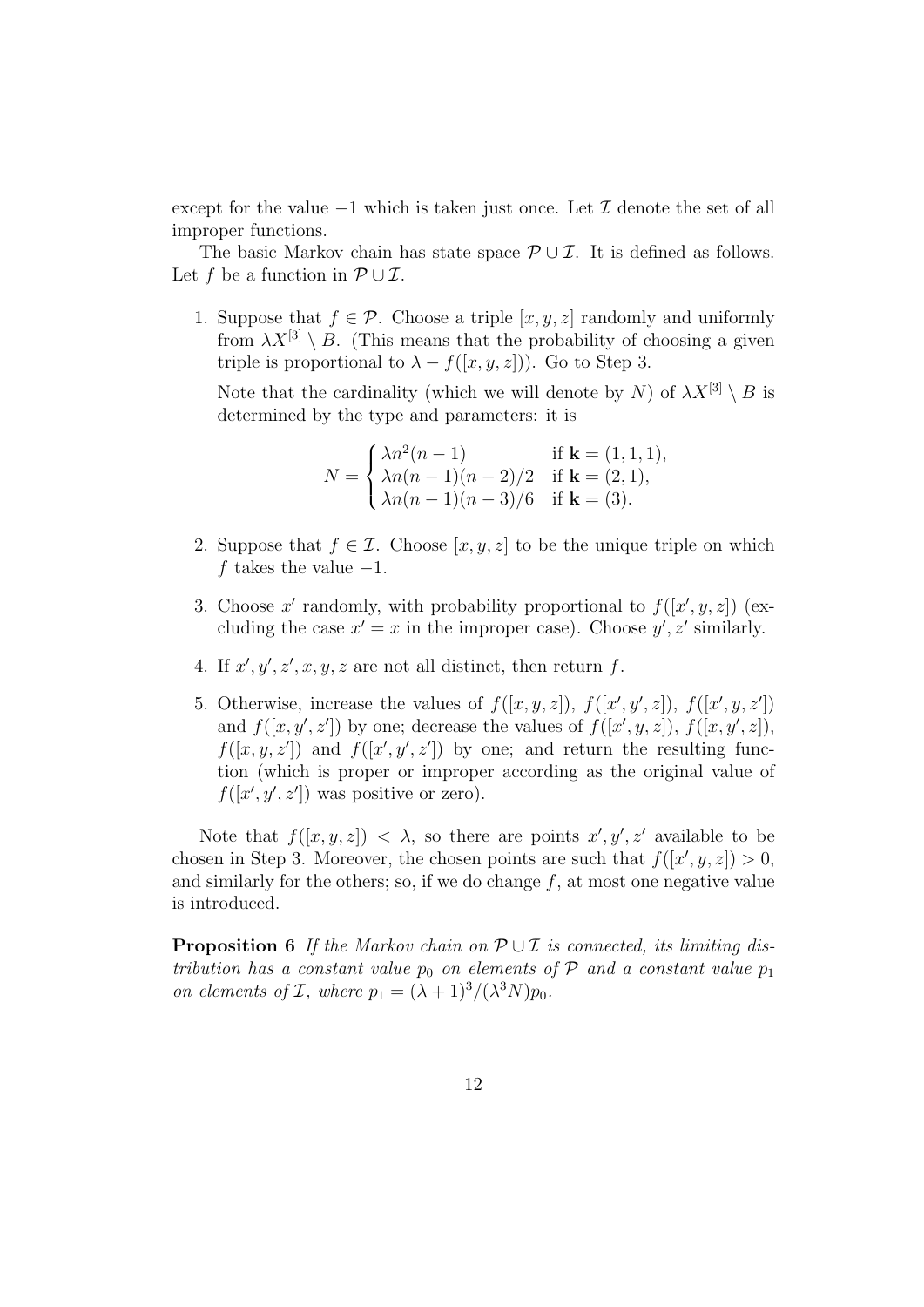**Proof** The first Markov chain is a random walk on a graph in which vertices in P have degree  $N\lambda^3$  (there are N choices of  $[x, y, z]$ , and  $\lambda$  for each of x', y', z'), while vertices in  $\mathcal I$  have degree  $(\lambda + 1)^3$  (there is only one possible [x, y, z], but  $\lambda + 1$  choices for each of x', y', z'). Moreover, the edges of the graph are undirected. (We only have to check this for non-loops; for these the trade of  $[x, y, z]$  for  $[x', y', z']$  is obviously reversible.) So, as in [11], the result follows from the general theory of Markov chains.

As in the paper of Jacobson and Matthews [11], we define a Markov chain on  $P$  by starting at an element of  $P$  and following the above-defined chain until we return to  $P$ . If the earlier Markov chain is connected, then so is this one, and its limiting distribution is uniform on  $P$ , by the same arguments as in [11].

**Conjecture** For any **v**, **k**, and  $\lambda$ , the above-defined Markov chain is connected.

Jacobson and Matthews prove this conjecture in the case of Latin squares (with  $\mathbf{k} = (1, 1, 1)$  and  $\lambda = 1$ ). Connectedness is known in some other specific cases. The above conjecture is posed for Steiner triple systems, and questions about the rate of convergence are raised, in [5].

The question can be resolved in the case  $\mathbf{k} = (1, 1, 1)$  by a simple extension of the argument of Jacobson and Matthews. Here is a sketch of the argument. We can think of one of these designs as a  $v \times v$  array with a multiset of symbols of cardinality  $\lambda$  in each cell, so that each symbol occurs once in each row or column. Given two such arrays  $A$  and  $B$ , we wish to transform  $A$  into  $B$ by a series of moves. We can suppose that, in the course of these moves, we have changed A so that its first  $m$  rows agree with those of  $B$ , and we need to confine the effect of all further moves to the last  $v - m$  rows.

Suppose that a particular cell, without loss of generality the first cell in row  $m+1$ , contains the symbol a more often in A than in B, and the symbol b less often. We want to make an  $a, b$  switch. Construct a directed graph whose vertices are the cells, which has an edge between two cells in the same column if the source has more as than bs and the target has more bs than as, and between two cells in the same row if the reverse conditions hold. Clearly all arcs are within the last  $v - m$  rows, and a cell is the source of an arc in a column if and only if it is the target of an arc in a row (and vice versa. Now this graph must contain a directed cycle whose arcs lie alternately in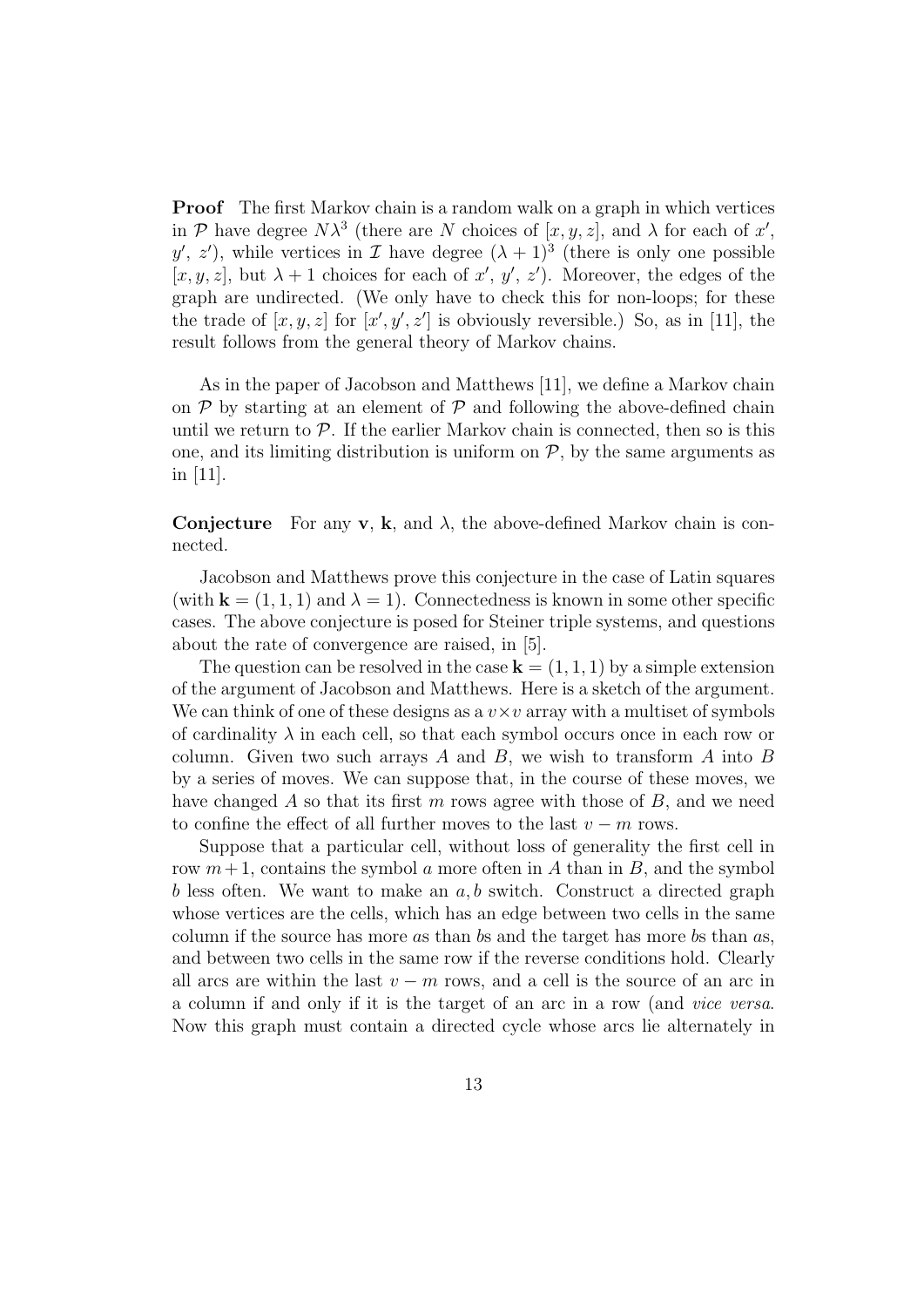rows and columns. A sequence of moves switches as and bs on this cycle. We can continue this procedure until an  $\alpha$  in the chosen cell is replaced by a b. Continuing in this way we can adjust the  $m + 1$ st row of A to agree with that of B. After  $v-1$  such sequences of moves, we have indeed transformed A into B.

We refer to [11] for a more detailed explanation.

The case  $\mathbf{k} = (2, 1)$  may be intermediate in difficulty between  $\mathbf{k} = (1, 1, 1)$ and  $\mathbf{k} = (3)$ .

## 6 A generalisation

In a more general version of the definition, the condition would run as follows. Again we are given a partition  $\mathbf{k} = (k_1, \ldots, k_m)$  of k and a positive integer  $t < k$ . We call an m-tuple  $\mathbf{t} = (t_1, \ldots, t_m)$  admissible if its sum is t and  $0 \leq$  $t_i \leq k_i$  for  $i = 1, \ldots, m$ . Now suppose that, for each admissible **t**, a positive integer  $\lambda_t$  is given. Now a  $t-(\mathbf{v}, \mathbf{k}, (\lambda_t))$  design of order  $\mathbf{v} = (v_1, \dots, v_m)$ consists of sets  $X_1, \ldots, X_m$ , with  $|X_i| = v_i$  for  $i = 1, \ldots, m$ ,

$$
\mathcal{B} \subseteq \binom{X_1}{k_1} \times \cdots \times \binom{X_m}{k_m}
$$

with the following property:

if  $\mathbf{t} = (t_1, \ldots, t_m)$  is admissible, then for any choice of sets  $T_i \in$  $\big(X_i\big)$  $t_i$ (for  $i = 1, \ldots, m$ ), there are precisely  $\lambda_t$  members  $(K_1, \ldots, K_m) \in$  $\mathcal{B}$  for which  $T_i \subseteq K_i$  for  $i = 1, \ldots, m$ .

The additional flexibility makes many more examples possible. We mention a couple of these.

 $\alpha$ -resolvable 2-designs Take  $\mathbf{k} = (k, 1), t = 2$ , and let  $\lambda_{(2,0)} = \lambda$  and  $\lambda_{(1,1)} = \alpha$ . Now our design is a 2- $(v, k, \lambda)$  design whose block set is partitioned into  $1-(v, k, \alpha)$  designs.

Orthogonal arrays over variable-size alphabets Consider the array

|  |  |  |  |  |  | $(0 \t 0 \t 0 \t 0 \t 0 \t 0 \t 1 \t 1 \t 1 \t 1 \t 1)$                       |  |
|--|--|--|--|--|--|-------------------------------------------------------------------------------|--|
|  |  |  |  |  |  | $\begin{bmatrix} 0 & 0 & 0 & 1 & 1 & 1 & 0 & 0 & 0 & 1 & 1 & 1 \end{bmatrix}$ |  |
|  |  |  |  |  |  | $\begin{bmatrix} 0 & 0 & 0 & 1 & 1 & 1 & 1 & 1 & 0 & 0 & 0 \end{bmatrix}$     |  |
|  |  |  |  |  |  | $\begin{pmatrix} A & B & C & A & B & C & A & B & C & A & B & C \end{pmatrix}$ |  |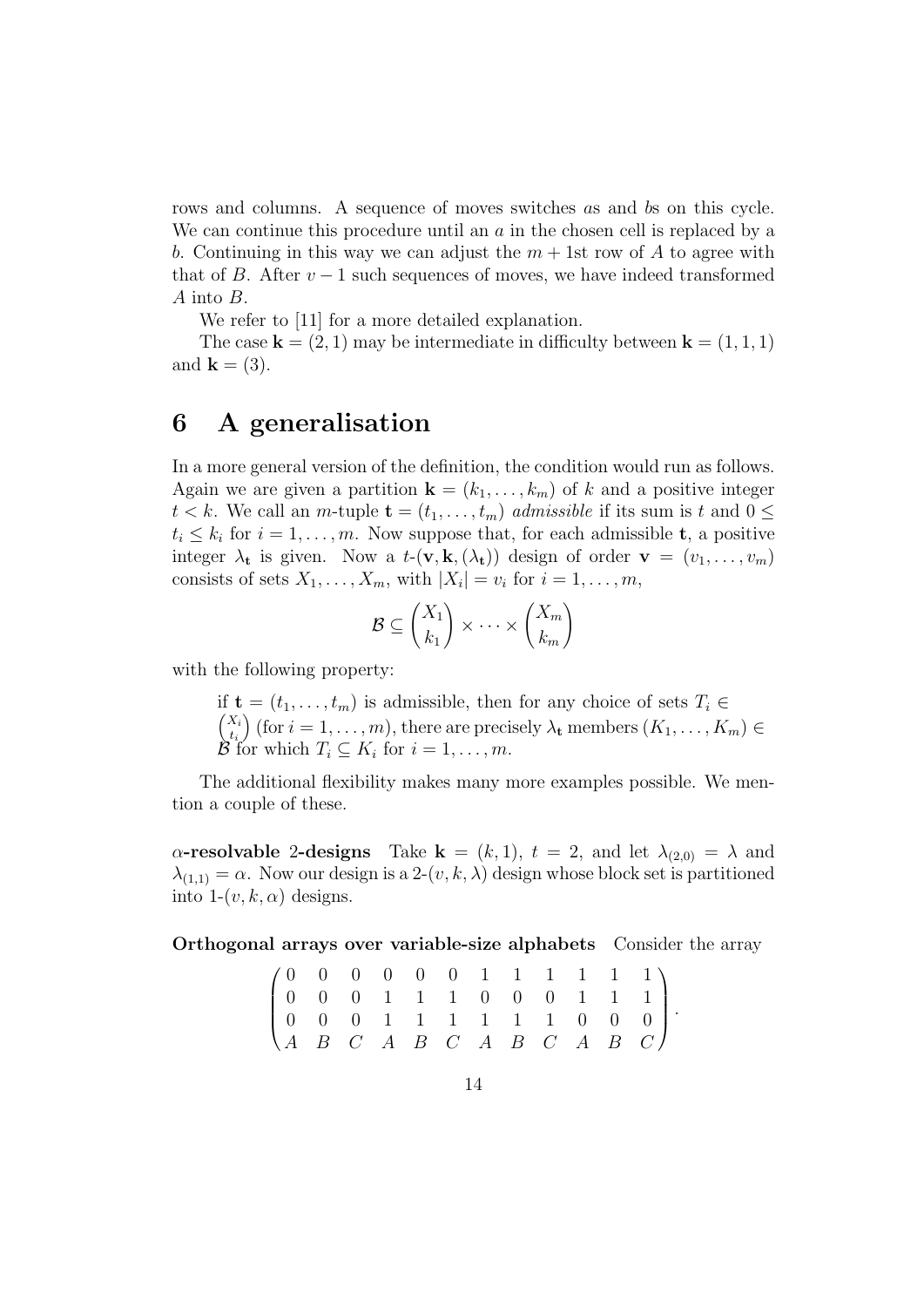Any ordered pair of symbols from the appropriate alphabets occurs three times in two of the first three rows, and twice in one of the first three rows and the fourth row. We have a  $2-(\mathbf{v},(1,1,1,1),(\lambda_t))$  design where  $\mathbf{v} = (2,2,2,3)$ and

$$
\lambda_{\mathbf{t}} = \begin{cases} 3 & \text{if } \mathbf{t} = (1, 1, 0, 0) \text{ or } (1, 0, 1, 0) \text{ or } (0, 1, 1, 0), \\ 2 & \text{if } \mathbf{t} = (1, 0, 0, 1) \text{ or } (0, 1, 0, 1) \text{ or } (0, 0, 1, 1). \end{cases}
$$

A further generalisation would be to consider the analogues of packing (resp. covering) designs replacing the condition that the number of blocks covering the sets  $T_1, \ldots, T_m$  is equal to  $\lambda_t$  by the condition that it is at most (resp. at least)  $\lambda_t$ ; the natural question is the maximum (resp. minimum) size of such a design.

Further interesting structures are obtained by allowing t to vary. For example, consider resolvable t-designs. If  $X_1$  is the set of points and  $X_2$  a set indexing the resolution classes, then any  $t$  points of  $X_1$ , or any two points with one in  $X_1$  and one in  $X_2$ , are contained in a unique block. I have not attempted to examine this systematically.

## References

- [1] L. Babai, Almost all Steiner triple systems are asymmetric, Ann. Discrete Math. 7 (1980), 37–39.
- [2] R. A. Bailey, Latin squares with highly transitive automorphism groups, J. Austral. Math. Soc. Series A 33 (1982), 18–22.
- [3] D. Bryant and D. Horsley, The embedding problem for partial Steiner triple systems, Austral. Math. Soc. Gaz.  $33$  (2006), 111–115.
- [4] P. J. Cameron, Parallelisms of Complete Designs, London Math. Soc. Lecture Notes 23, Cambridge Univ. Press, Cambridge, 1976.
- [5] P. J. Cameron (ed.), Problems from the 18th British Combinatorial Conference, Discrete Math. 266 (2003), 441–451.
- [6] P. J. Cameron, Embedding partial Steiner triple systems so that their automorphisms extend, J. Combinatorial Designs 13 (2005), 466–470.
- [7] P. C. Clapham, Steiner triple systems with block-transitive automorphism groups, Discrete Math. 14 (1976), 121–131.